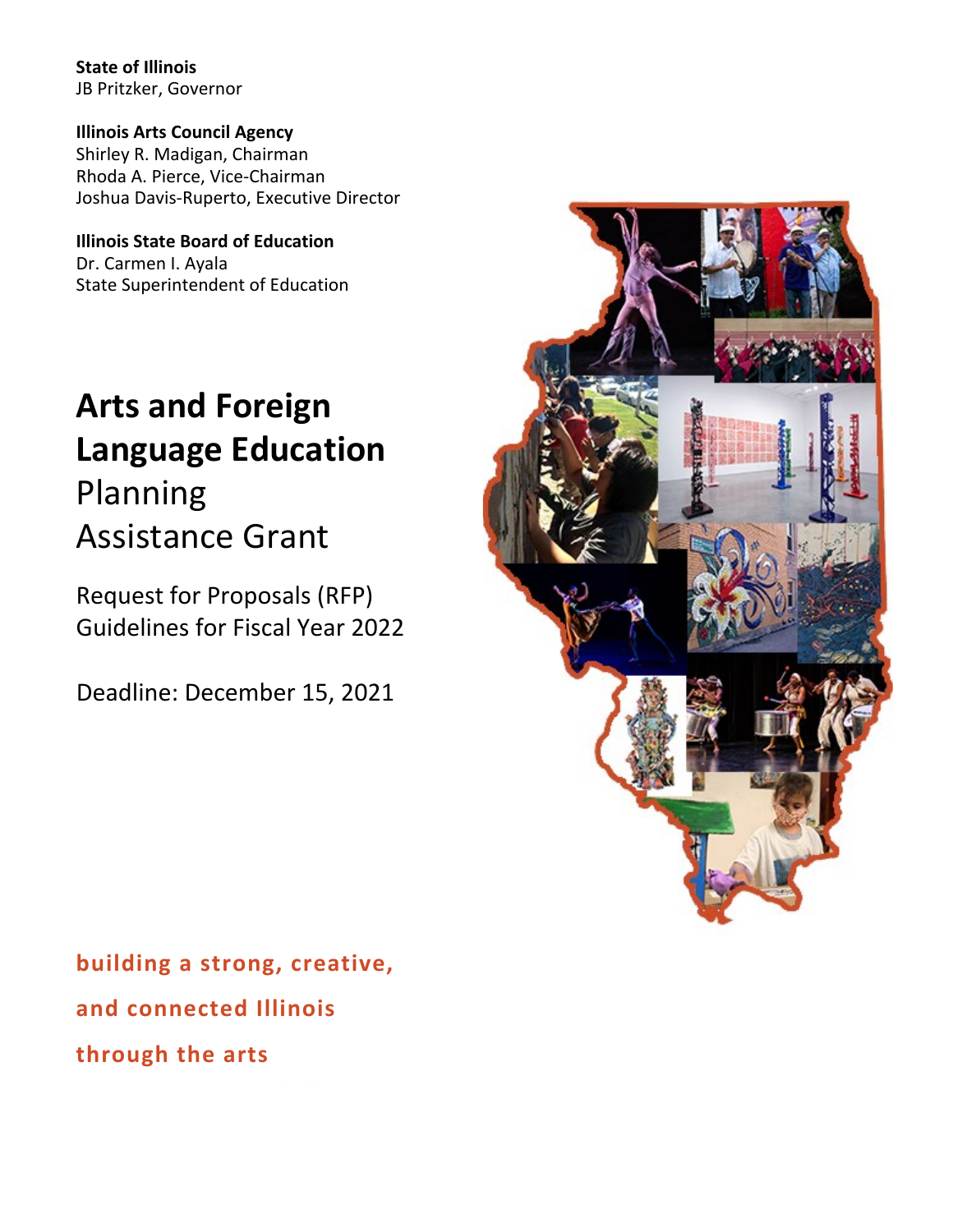# **Table of Contents**

- Link [About the Illinois Arts Council Agency](http://www.arts.illinois.gov/about-iaca) Link [Policies and Priorities](http://www.arts.illinois.gov/grants-programs/funding-programs/policies-priorities)
- Link [IACA Online Grant System](https://arts-illinois.force.com/)
- Link Illinois Learning Standards for [World Languages](https://www.isbe.net/worldlanguages)
- Link [Illinois Arts Learning Standards](https://illinoisartslearning.org/)
- 3 What's New and Different This Year
- 4 Arts and Foreign Language Planning Assistance Grant
- 7 Process, Notification, and Compliance
- 8 Application Overview
- 10 Application Attachments

# **Illinois Arts Council Agency Contacts**

For specific information on this grant, contact the appropriate program staff:

# **Jerome Grand**

Program Director Phone: +1 (312) 814-6766 Email: [Jerome.Grand@illinois.gov](mailto:Jerome.Grand@illinois.gov)

*Grantees included in cover photo collage: DanceWorks Chicago,* 

To obtain assistance regarding applications and written materials, contact the agency's ADA/504 Access Coordinator: Teresa Davis Phone: +1 (312) 814-6753 TTY: +1 (888) 261-7957 Email: [Teresa.N.Davis@illinois.gov](mailto:teresa.n.davis@illinois.gov)

*Segundo Ruiz Belvis Cultural Center, Chicago Children's Choir, National Museum for Mexican Art, William O'Brien, Deeply Rooted Dance Theater, Oak Park Area Arts Council, Melissa Leandro, Janis Mars Wunderlich, 2019 3Arts Awards Celebration featuring a performance by Ayodele Drum & Dance Ensemble, and Freeport Art Museum.*

Accessible Guidelines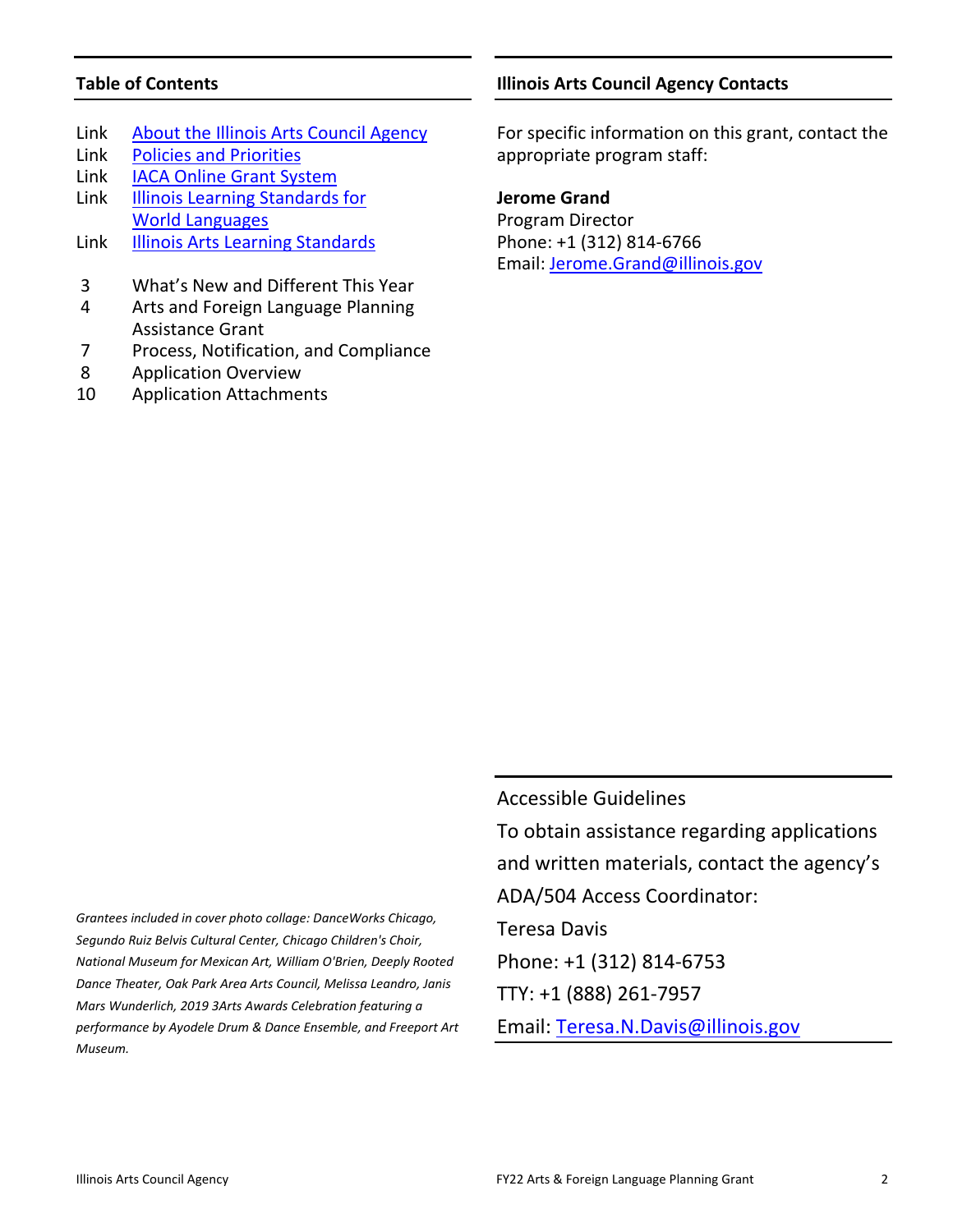# What's New and Different This Year NEW

The Illinois Arts Council Agency's (IACA) has made several changes to this grant program for Fiscal Year 2022 (FY22). Please read the guidelines carefully to learn the full details, but here is a summary of what to watch for.

# **New Online Platform**

In FY22 we are transferring to [a new online system](https://arts-illinois.force.com/) that is different than the eGrant system used in previous years. To help you navigate the new system there is a recorded webinar on the **IACA Workshops and Webinars page**.

# **Informational Webinar & Drop-in Session**

There will be an online interactive informational webinar about the RFP designed to provide technical assistance to applicants as well as answer questions about the process. Also, in FY22 we are transferring to a new [online system](https://arts-illinois.force.com/) that is different than the eGrant system used in previous years. To help you navigate the new system there is a recorded webinar on the **IACA Workshops and Webinars** [page.](https://arts.illinois.gov/Workshops%20%26%20Webinars)

- Webinar, pre-registration is required:
	- o [Wednesday, November 3, 2021 at](https://illinois.webex.com/illinois/onstage/g.php?MTID=e201752a83f78cbe43bf3e37d1009cac9)  [1:00pm](https://illinois.webex.com/illinois/onstage/g.php?MTID=e201752a83f78cbe43bf3e37d1009cac9)
- Drop-in session for questions on the program or online platform, pre-registration is not available. To join click on the link at the meeting time:
	- o [Friday, November 12, 2021 at 1:00pm](https://illinois.webex.com/illinois/j.php?MTID=mdb51845d51f0e876a05ff136bad3dafe)

# **Updated Guidelines**

Please note that nearly all sections of the guidelines have been updated. We ask you to please read through carefully for all details.

# **COVID-19**

While no one could have foreseen the effect the COVID-19 pandemic would have on the creative sector in fiscal year 2020 and 2021, we do know that the effects will be felt for many years to come.

COVID-19 related restrictions around communal gatherings has forced the arts education community to adapt to varied challenges.

All projects must be completed while following the **Illinois** [Department of Public Health](https://www.dph.illinois.gov/covid19) (IDPH) health and safety guidelines related to the COVID-19 pandemic. Proposals will not be accepted that would put artists and/or community members at risk of contracting or spreading COVID-19.

Despite any COVID-19 restrictions, all grant funds must be expended by the end of the grant period.

For more information or for specific questions and concerns, please email Jerome Grand, Program Director, at: [Jerome.Grand@illinois.gov](mailto:Jerome.Grand@illinois.gov)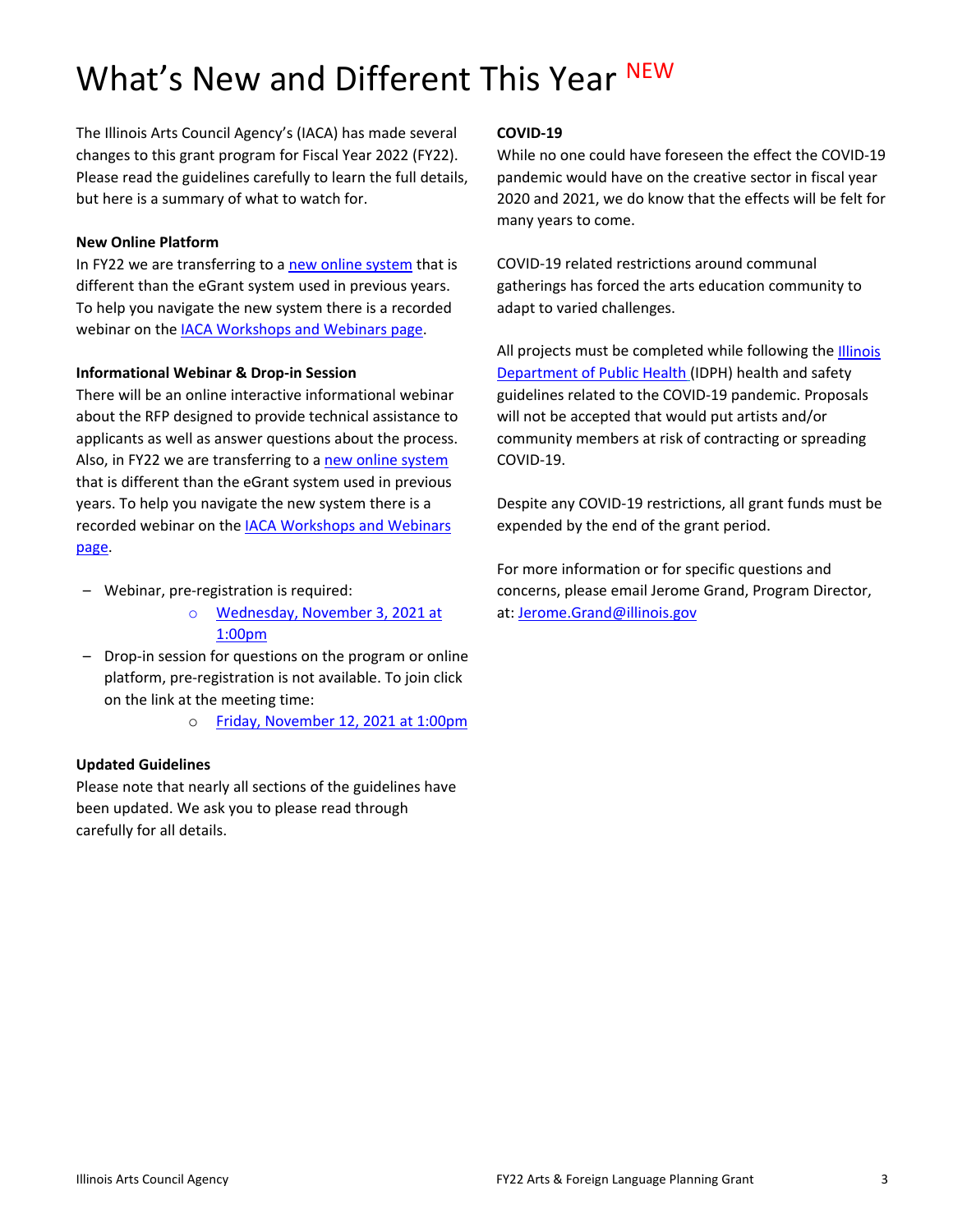# Arts and Foreign Language Education: Planning Assistance Grant Description

The Arts and Foreign Language Education Grant (AFL) is a joint initiative through Illinois Arts Council Agency (IACA) and the [Illinois State Board of Education](http://www.isbe.net/) (ISBE). Its purpose is to support arts and foreign language education in schools, with an emphasis on ensuring that these areas become part of the school's core curriculum.

There are **two components** to the AFL program. Currently only the Planning Assistance Grant opportunity is open.

# **Planning Assistance Grant**

The one-year planning grant is to develop district-based plans for initiating, strengthening, or expanding instruction in the arts or foreign language.

 $-1$  year, up to \$40,000 grant

**Implementation Grant** (not currently available) Upon successful completion of a Planning Grant, an organization may apply for a three-year Implementation Grant intended to introduce, strengthen, or expand instruction in the arts or foreign language.

- Year 1: up to \$100,000 grant (with a 25% match)
- Year 2: up to \$75,000 grant (with a 50% match)
- Year 3: up to \$50,000 grant (with a 100% match)

# **Eligible Applicants**

School districts, public university laboratory schools approved by ISBE, charter schools, and area vocational centers are eligible to apply.

No grantee may receive more than one planning grant for the arts and one for foreign language under this grant program. No grantee, other than a grantee located in a city with over 500,000 inhabitants, shall receive a second planning grant until the implementation phase has been completed with respect to the initiative to which the original planning grant related (or until at least three years have elapsed since completion of the original planning grant in the case of an applicant that did not secure implementation funding).

It is recommended to verify eligibility with Program Director, Jerome Grand, [Jerome.Grand@illinois.gov.](mailto:Jerome.Grand@illinois.gov)

## **Grant Goal**

Planning grant funds are for the purpose of developing specific plans for initiating, strengthening, or expanding instruction in the arts or in foreign language. The goal of each Planning Grant is to assist with measuring the effectiveness of the existing arts education or foreign language program, identifying areas for improvement, and establishing a realistic timeline and budget for improving arts education or foreign language instruction. As part of the planning process, grant applicants must identify the necessary components of an instructional program to be added or enhanced and the human, financial, and other resources that will be necessary in order to incorporate components into the affected schools' curriculum and sustain them when State funding is no longer available. Should the successful applicants go on to apply for a future Implementation Grant, the details learned in the planning process will inform a future proposal.

# **Program Specifications**

Eligible applicants should consider the steps necessary to implement innovative, curriculum-based arts education or foreign language programs that are presented in a sequential and developmentally appropriate manner, add higher-level learning opportunities, and are aligned with the Illinois Learning Standards and other district learning goals. Foreign language instruction focuses on the acquisition of another language beyond English. The arts include visual arts, music, theatre, media arts, and dance.

Each applicant must propose a comprehensive, districtbased planning process relating either to the arts or foreign language. The planning process must include not only school administrators, teachers, and other relevant staff members, but also parents and community-based organizations with an interest in fostering the availability of arts or foreign language programming. In the case of proposals for high school programs, students should be included in the planning process.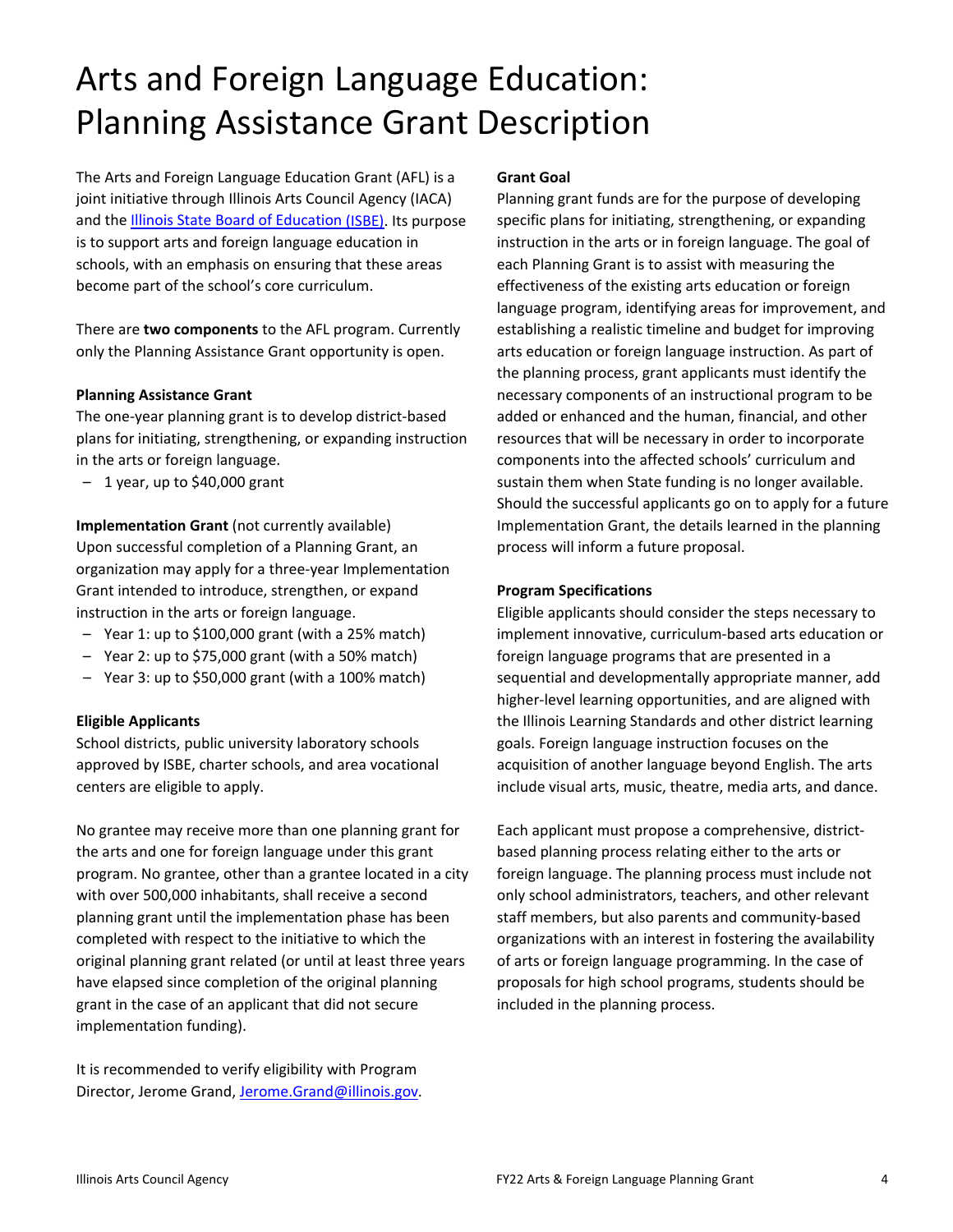As an example, the proposed planning process may include the following steps:

# 1. Information gathering

- A. Determine the current status of the program. This phase could include but is not limited to curriculum, instruction, assessment, personnel, funding, other resources and facilities.
- B. Conduct research about best practices, available resources, model programs, etc.

# 2. Information analysis

- A. Identify strengths and weaknesses of the current program based on the analysis conducted in Step 1A.
- B. Develop strategies to enhance the areas that need improvement.

# 3. Action plan development

- A. Write goals and objectives from the development of strategies conducted in Step 2B.
- B. Create an action plan to meet the objectives. The plan should include goals and objectives, implementation tasks, timeline, responsible personnel, needed resources, estimated cost, and sources of funding. The plan should reflect how the grantee intends to allocate local resources and secure other external support in order to meet those needs in a program that can be sustained over time.

## **Budget Considerations**

Eligible applicants may not request funding for special onetime projects, before-or after-school programs, extracurricular or summer programs, or for outside organizations or individuals to provide programming. Administrative costs must not exceed five percent (5%) of the total grant amount requested and must relate directly to the grant program.

# **Allowable Expenditures**

Funds made available under the AFL Planning Assistance Grant must relate directly to the planning activities to be conducted and **may be** used for:

- Evaluating and aligning curricula with state standards;
- Hiring substitute teachers to allow the planning team to meet during the school day;
- Providing stipends to allow the planning team to meet outside the work day;
- Providing funds to hold district-wide meetings to facilitate articulation from elementary to secondary programs;
- Hiring planning facilitators;
- Hiring a consultant to help with the full planning process of facilitation, evaluation, and planning
- Purchasing supplies and materials related to the planning process;
- Supporting travel related to the planning process; and
- Paying for space rental for planning activities.

## **Non-Allowable Expenditures**

Funds made available under the AFL Planning Assistance Grant **may not** be used for the following purposes:

- Incidental or short-term projects;
- Extra-curricular programs, before- or after-school programs, or summer programs;
- Technology for student use;
- Software (except where it directly relates to curriculum development by staff);
- Capital improvements (e.g., building modifications);
- Capital outlay for classrooms (e.g., materials, supplies, textbooks, classroom-based software packages);
- Staff salary to work with students;
- Administrative costs of more than 5 percent;
- Outside organizations or individuals to provide programming;
- International travel; or
- Expenditures related to the implementation of instructional programs

Many of the items listed above that are not allowable under the Planning Grant will be addressed in the Implementation phase of the grant program, and funds may be available for some of these expenditures.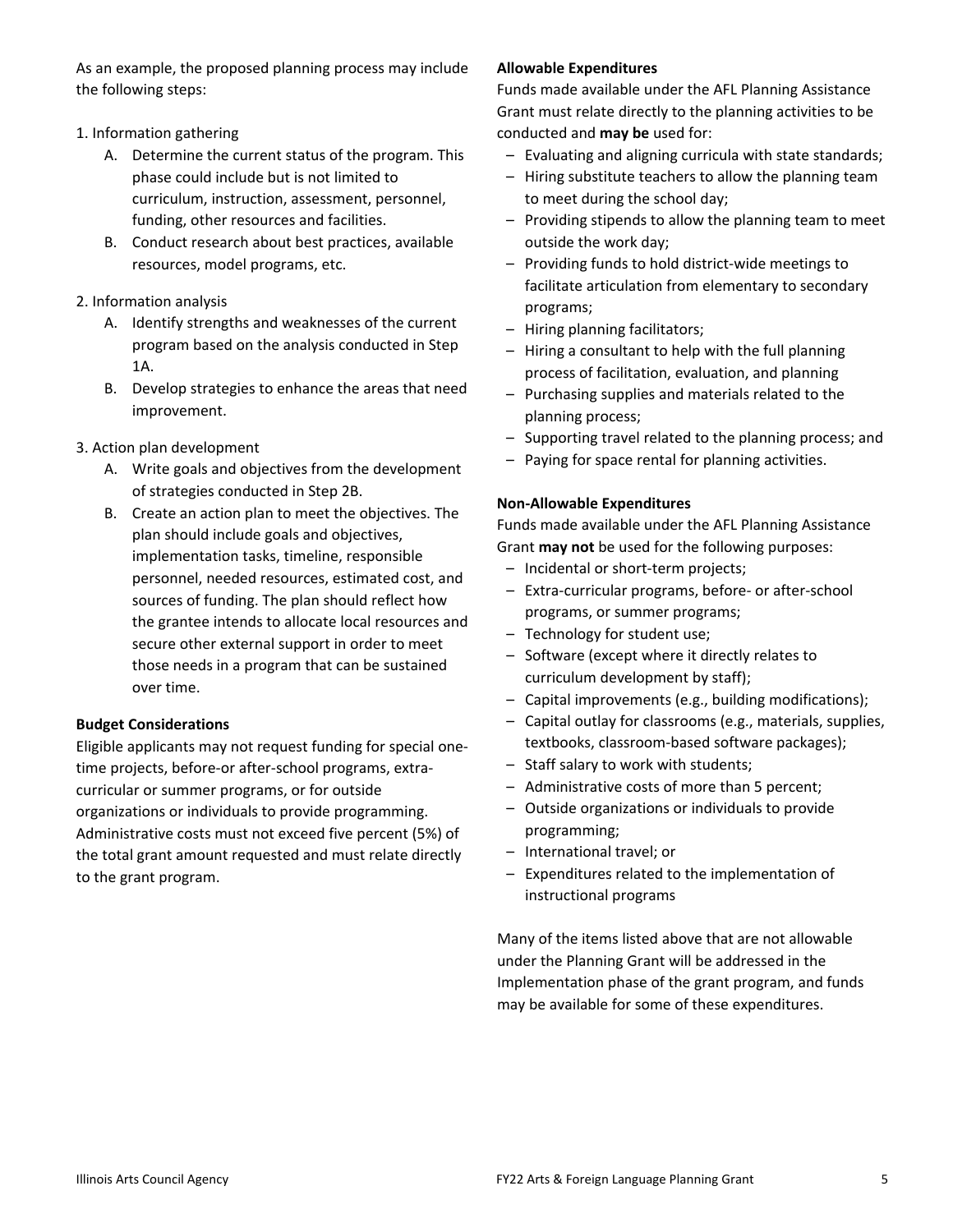# **Key Financial Management Requirements**

- Maintain proper stewardship of taxpayer dollars
- Maintain effective internal controls and fund accountability procedures
- Expend funds only on activities consistent with the approved application, and only during the approved project period

# **Making the Project Accessible to All**

According to state and federal law, every organization receiving public funding must ensure that it is in a position to provide accommodations when persons with disabilities make requests for services. Accessibility involves both the location (the facility) and the content (the activity or product) of the program. Thinking about accessibility issues, e.g., sign language interpreters, audio recordings of printed materials, audio-description describers or largeprint labeling, in the early planning stages of a project, is the key to ensuring that persons with disabilities will be able to participate in the programs.

For further information and resources see the [ADA](http://www.arts.illinois.gov/sites/default/files/content/ADA%20COMPLIANCE.pdf)  [Compliance](http://www.arts.illinois.gov/sites/default/files/content/ADA%20COMPLIANCE.pdf) page on the IACA website.

## **Deadline**

The FY22 AFLP deadline is December 15, 2021. The application must be successfully submitted by 11:59 PM CST to [IACA's online grant system.](https://arts-illinois.force.com/) No late proposals will be accepted. Substantially incomplete proposals will not be considered for funding.

## **Grant Period**

The grant period will begin no sooner than March 15, 2022, and will extend from the execution date of the grant until November 15, 2022.

## **Grant Award**

Annual grant awards will not exceed \$40,000 depending on programmatic needs, size of district, and level of planning to take place. Total amount of funding available for planning grants in FY 2022 is anticipated to be \$450,000.

## **Appeals**

An appeal of the IACA's decision must be made in writing within 30 calendar days of the date of the notification letter. Appeals are limited to situations in which incorrect information has been used in the panel process, procedural faults have occurred, or new information not available at the time of the panel meeting which, in the opinion of the panel chair, could significantly influence the recommendation is now available. Appeals should be made within the **IACA online grant system** and be addressed to the IACA Executive Director.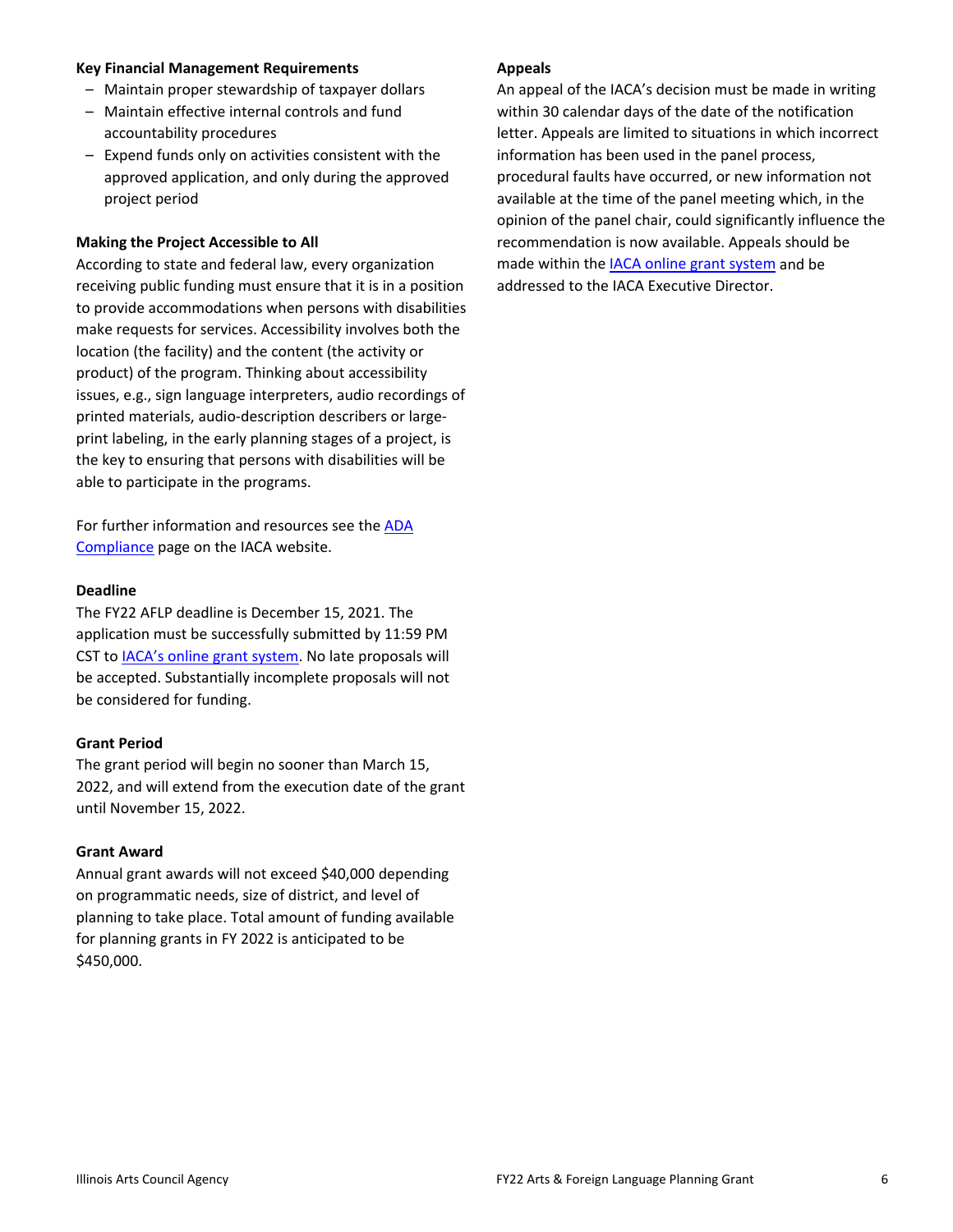# Process, Notification, and Compliance

# **Review Process**

Proposals will be reviewed according to the criteria listed. The maximum number of points a proposal may earn is 100. It is the intention of IACA and ISBE to fund as many programs as possible that show substantive and sustaining interest in supporting arts or foreign language instruction.

An evaluation committee of experts familiar with arts or foreign language programming will evaluate proposals. IACA and the ISBE reserve the right to negotiate budget amounts and program activities based on readers' comments and staff review and to award grants on the basis of fair and equitable distribution of programs throughout the state.

# **Notification**

All applicants will be notified of funding decisions once the IACA has reviewed and approved funding recommendations. Applicants approved for funding will receive, via email, a link to the grant agreement and associated paperwork (*see Grant Acceptance section below*) along with instructions regarding requirements to accept and claim the grant. Once all documents have been returned via the IACA online grant system and all requirements met, the grant will be processed and the payment voucher will be sent to the office of the State Comptroller. **The process of issuing payments can take up to six months once the payment voucher has been received by the State Comptroller.**

# **Compliance**

## **Grant Acceptance**

For awards to be processed all grant acceptance paperwork must be submitted to the IACA grants office. This paperwork should be submitted via the IACA online grant system and include:

- Grant agreement signed and dated by the authorizing official.
- Legal Status Disclosure Certificate (LSDC) signed and dated by the authorizing official.

– Organizations that receive an IACA award are required to notify by letter their state representative, state senator, and the Office of the Governor of the grant amount and the project or program it helps support. Prior to mailing the letters to the legislators, make copies of the letters to include with your grant acceptance materials.

# **Final Report**

Grant awards \$25,000 and higher will require quarterly reports.

In addition to quarterly reports, grant recipients are required to complete and submit a final report no later than 30 days after the end date of the grant, as stated on the grant agreement. The Final Report will report on the activities that took place during the grant period specified in the Grant Agreement. The report will require an action plan that identifies programmatic goals and objectives developed through this planning process, along with the grantee's approach to allocating resources and sustaining the program over time.

# **Crediting Requirements**

Grant recipients must credit the IACA in all promotional material and public notices in the following manner:

**This program is partially supported by a grant from the Illinois Arts Council Agency.** 



For further information regarding usage of the logo and to download a copy, go to the [logo page](http://www.arts.illinois.gov/IACLogo) of the IACA website.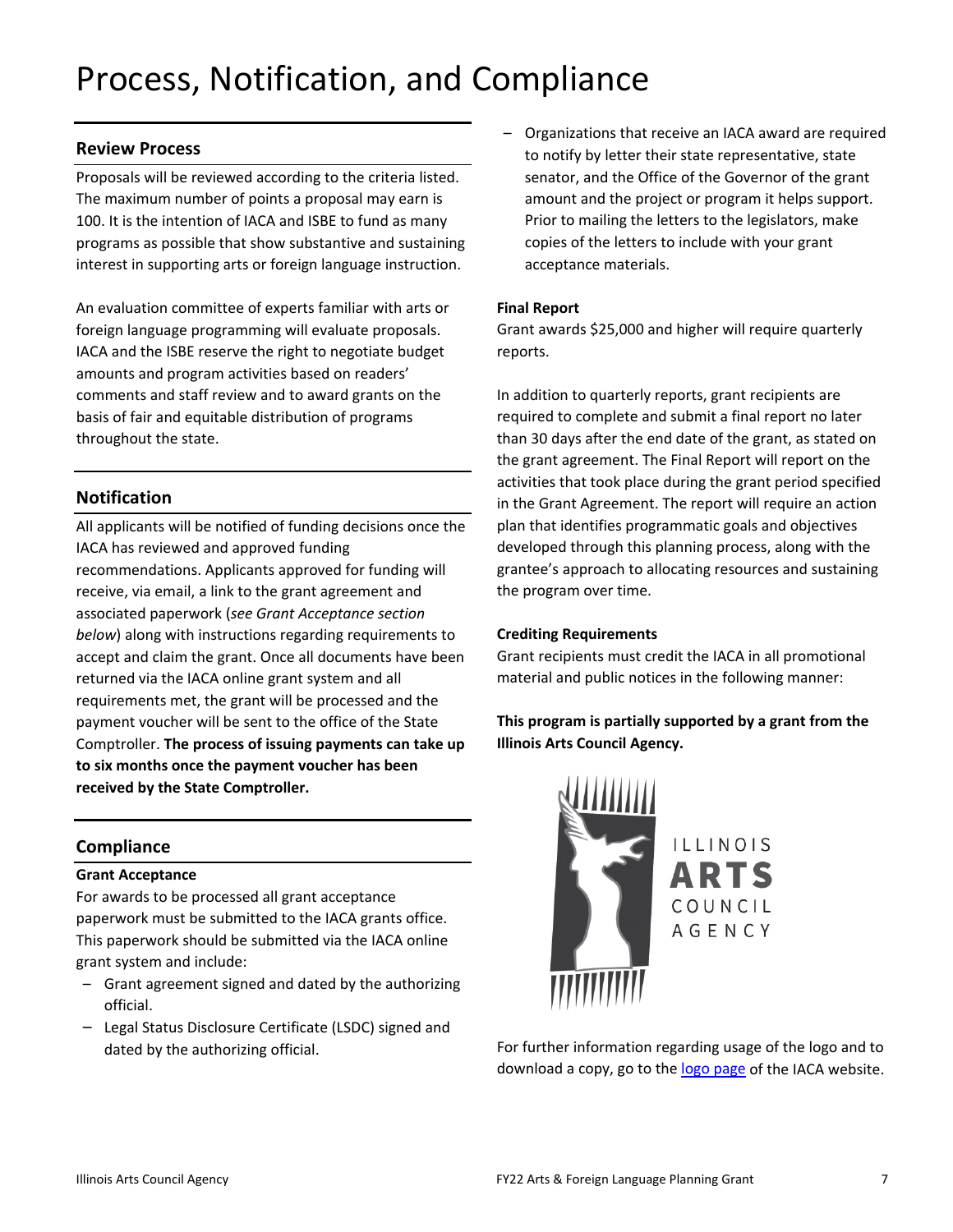# Application Overview

IACA utilizes an [online grant system](https://arts-illinois.force.com/) to accept applications. **Please note for the FY22 AFLP Grant there is a new application portal/system**. The new online application consists of form field components and the uploading of required documents. Each component must be completed and submitted in the required format by the deadline. For complete instructions go to the [Using Salesforce](https://arts.illinois.gov/using-salesforce) section of the IACA website.

There is also a [user manual for the new online platform](https://arts.illinois.gov/sites/default/files/content/IACA%20Applicant%20User%20Manual.pdf) on our website to help guide the application process. Please review this carefully and use as a reference.

## **How to Apply**

- Prepare all required attachments and save them as PDFs
- Log into **IACA online grant system**
- Complete the electronic application in the IACA online grant system
- Upload all attachments required to the electronic application
- Successfully submit the electronic application to IACA online grant system by the deadline

# **Application Components**

## **1. Applicant Information**

Under this tab please create or update the entity applying for the grant. **For the AFLP grant this must be an organization**. This tab requires the following information:

- Organization Name and General Contact Information
- Contacts for Authorizing Official (the Superintendent for school districts), Executive Director, Board President, and Accessibility Coordinator
- DUNS number, FEIN number, Fiscal Year Start Date (use format (MM/DD), and Fiscal Year Based On (select Starting Month or Ending Month)

Please note this information may be updated at any time. Please keep this information current to ensure communications from IACA reach the appropriate staff or board members.

#### **2. Grant Programs Selection**

Under the Grant Programs tab select the AFL Planning - 2022 Grant. The system will prompt the selection of the applicant organization to move forward.

On this main section please also provide:

- Region, County, District, Type Code
- Program Contact Name and contact information
- Notifications Official Name and contact information
- Type of District
- Program Type (Arts or Foreign Language)
- Requested Amount
- Grade levels to be served
- Number of students to be served

Please note that after an application is started it will appear on the home screen in the online grant system. Within the grant application the requirements/sections will be listed along the left-side of the screen.

#### **3. Supporting Documents**

All listed attachments are required. The attachments to be uploaded are:

- [Attachment 1: Narrative \(Form\)](https://arts.illinois.gov/sites/default/files/content/FY22_AFLP_Att1.pdf)
- [Attachment 2: Objectives and Activities \(Form\)](https://arts.illinois.gov/sites/default/files/content/FY22_AFLP_Att2.pdf)
- [Attachment 3: Budget \(Form\)](https://arts.illinois.gov/sites/default/files/content/FY22_AFLP_Att3.pdf)
- Attachment 4: Proof of not-for-profit status

All attachments must be uploaded as PDFs and Attachments 1-3 have corresponding PDF forms. Failure to meet this requirement will make the application ineligible.

# **4. Submit / Certification**

Please note this is a two-step process to both certify and submit your application. Once the application is complete click the Submit Button in the lower left-hand corner. A pop-up will require certification of eligibility and application content.

After certification there is a submit button which must be clicked to complete the application in th[e IACA online](https://arts-illinois.force.com/)  [grant system.](https://arts-illinois.force.com/) The application will not be successfully submitted until the second submit button is clicked.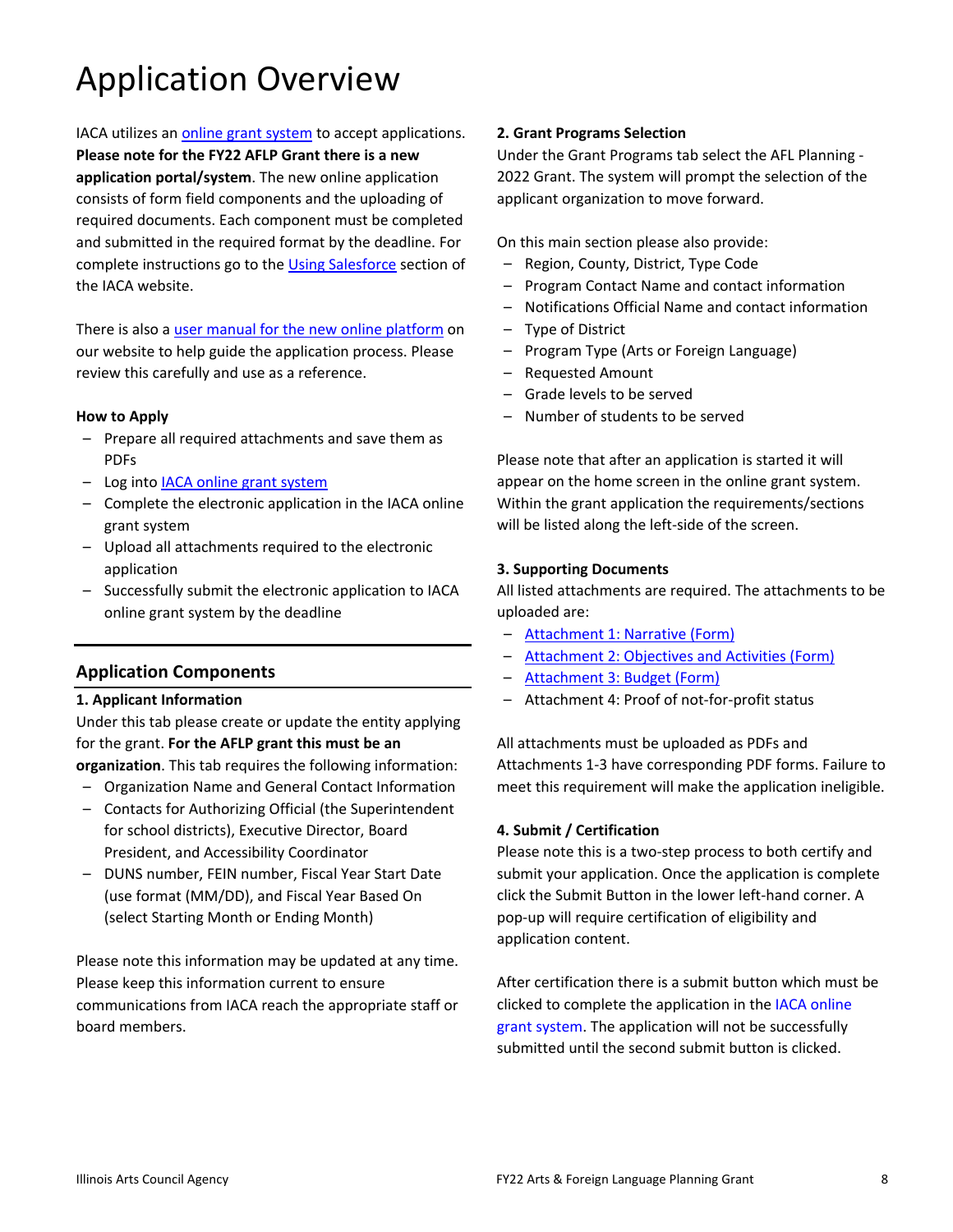# **Evaluation Criteria**

Selection criteria and point values are as follows:

# **1) Quality of the Plan (40 points)**

- A) The proposal demonstrates that the planning team includes individuals with knowledge of the curricular field, individuals with decision-making authority in the district, and individuals who can help make relevant community-based resources available to the district as an integral part of the program that will subsequently be implemented.
- B) The proposal indicates a role for parents' and students' preferences in the determination of the program to be implemented.
- C) The plan of work for the planning project is based on a timeframe that is reasonable when implementation of the instructional program in the subsequent year is taken into consideration.
- D) The proposal acknowledges the central role of qualified staff in the relevant curricular area and includes strategies for determining how these positions will be staffed.

# **2) Sustainability (30 points)**

The proposal identifies a plan for allocating district resources as well as securing additional resources from local organizations, businesses, and governmental agencies that will be useful to the grantee in sustaining a new or enhanced fine arts or foreign language program in the future.

## **3) Need (20 points)**

The proposal demonstrates that the district is currently unable to offer the desired instructional program or the desired quality of instruction in the fine arts or foreign language due to issues related to finance, staffing, curricular expertise, or facilities.

# **4) Cost-Effectiveness (10 points)**

The proposed budget is reasonable based on the scope of the planning work to be conducted and the number of individuals to be involved.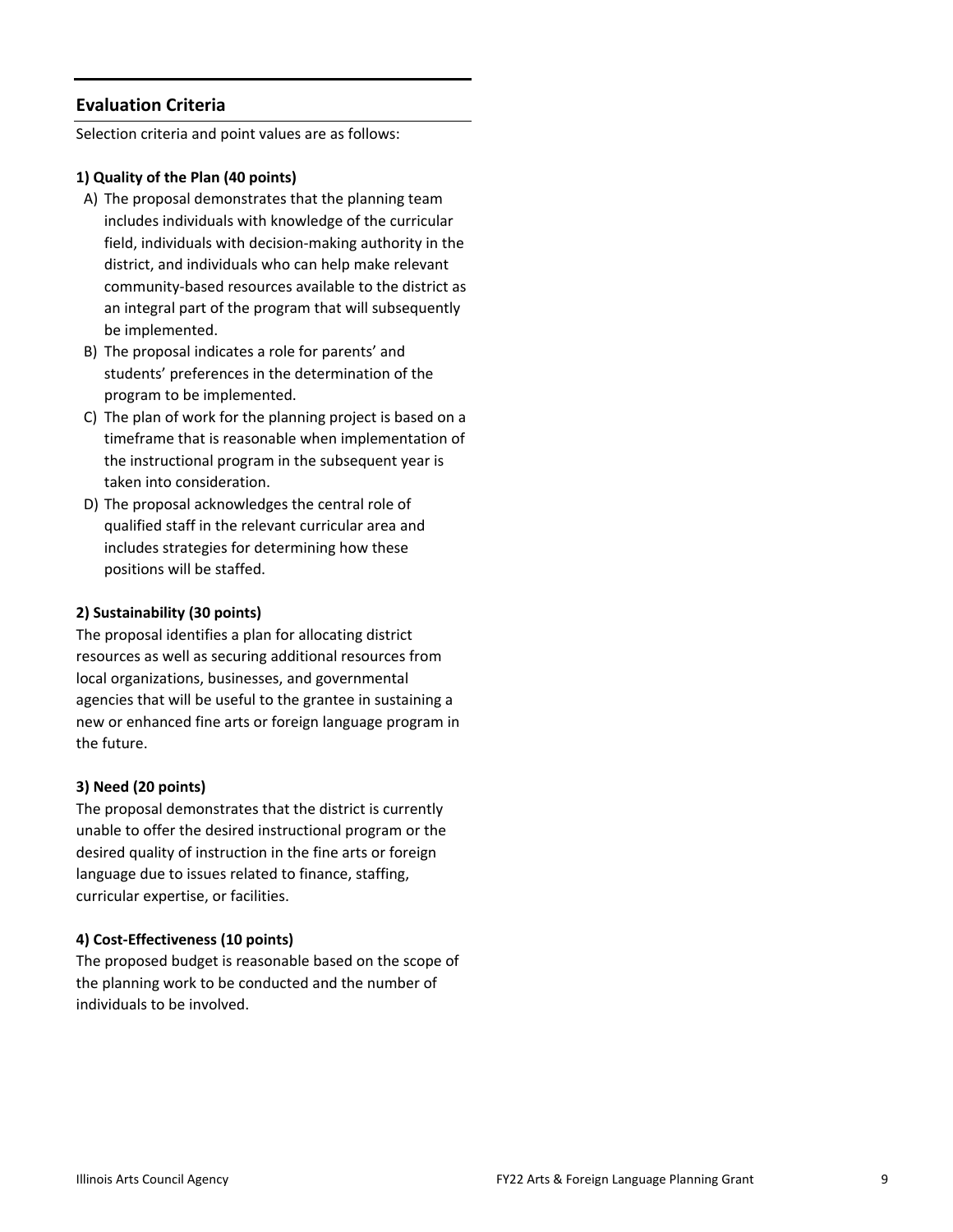# Application Attachments

The application utilizes the format outlined below. Please use the following as a checklist in assembling your completed proposal. Substantially incomplete proposals will not be considered for funding.

Attachments 1-3 must be submitted using the PDF forms provided on the IACA [website.](http://www.arts.illinois.gov/afl) It is recommended to use [Adobe Acrobat Reader DC](https://get2.adobe.com/reader/) (free software) to complete the PDF forms.

# **Attachment 1: Narrative**

Use the [Attachment 1 form](https://arts.illinois.gov/sites/default/files/content/FY22_AFLP_Att1.pdf) to respond to the following in the order in which they are presented on the proposal form. Duplicate pages as needed.

**A. Proposal Abstract:** Briefly describe the ways in which the school district intends to utilize grant monies by providing overall objectives and activities of the project. 300 words or less, not to exceed one page.

**B. Need:** Indicate the needs to be met or problems to be addressed by the proposed planning process. This description should at least include:

- How the need was determined;
- Information about the arts or foreign language program currently offered, as applicable;
- The percentage of students participating;
- Staffing considerations;
- Equitable access to the programs among the applicant's schools and students; and
- Availability of community resources or support to assist in planning the proposed program.

**C. Proposed Planning Process:** Indicate who will participate in the comprehensive, district-based planning process, why they were chosen to participate, and the responsibilities they will have during the process. Participants must represent each category identified in the Program Specifications section.

**D. Proposed Program**: Describe the implementation program to include:

- The specific areas of instruction to be offered (e.g., visual arts, vocal music, French);
- The grade levels to be targeted;
- The number of schools to be involved;
- The steps to be taken to ensure that the program will be aligned to the applicable Illinois Learning Standards; and
- How the proposed program will address the needs described under item (B) above.

**E. Sustainability:** Describe how local resources (e.g., monetary, material, human) will be used or redeployed to ensure that the arts or foreign language program is implemented after the planning grant ends. Describe the commitment of the district and building administrators to long-term implementation of the program. Include any community resources that will be made available for program implementation and ongoing support.

# **Attachment 2: Objectives and Activities**

Use the **Attachment 2 form** to respond to the following. Duplicate pages as needed.

List the objectives and activities of the proposed project in a time-specific format. All objectives must include an explanation of the activity, a timeline for said activity (i.e., start and completion dates) and person(s) responsible.

# **Attachment 3: Budget**

Use the **Attachment 3 form** to respond to the following.

## **A. Budget Summary**

Information must be submitted on the form provided. Obligations of fund must occur during the grant period. Refer to th[e State and Federal Grant Administration Policy](https://www.isbe.net/Documents/fiscal_procedure_handbk.pdf)  [and Fiscal Requirements and Procedures.](https://www.isbe.net/Documents/fiscal_procedure_handbk.pdf)

## **B. Budget Summary Breakdown**

Information must be submitted on the form provided. Must include descriptions of the anticipated expenditures as related to the planning objectives and activities, correlated to the line items set forth on the Budget Summary (Attachment 3A).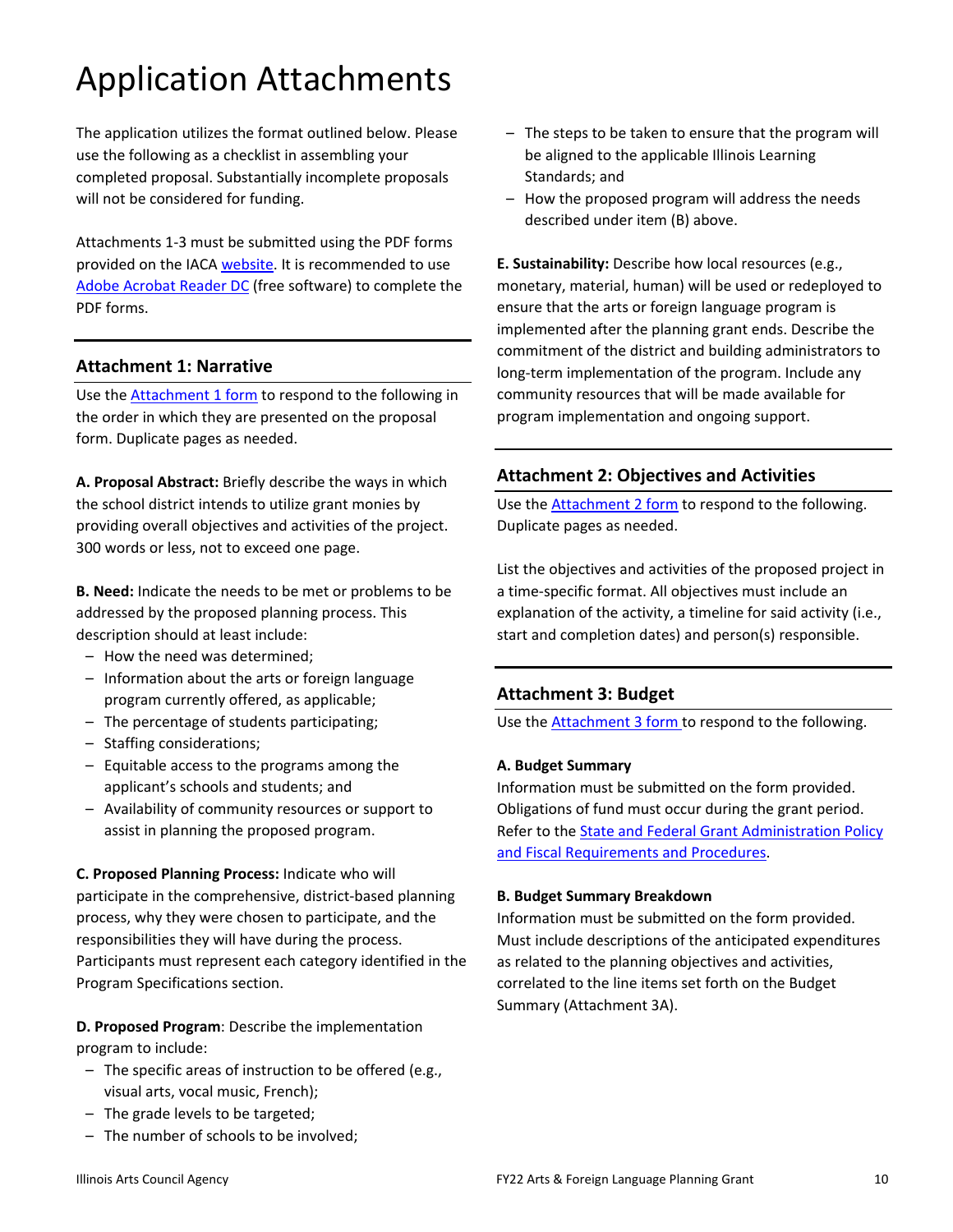# **Attachment 4: Proof of Not-for-Profit Status**

**School districts:** submit a letter claiming exemption from the Illinois not-for-profit requirement as school districts are not required to be incorporated in Illinois. This letter must be signed by the Superintendent on the district's letterhead.

**Other applicants:** Submit a copy of proof of Illinois Notfor-Profit Eligibility. Refer to th[e Proof of Eligibility](http://www.arts.illinois.gov/Proof%20of%20Eligibility#Gov) page on the IACA website for specific details and verification requirements.